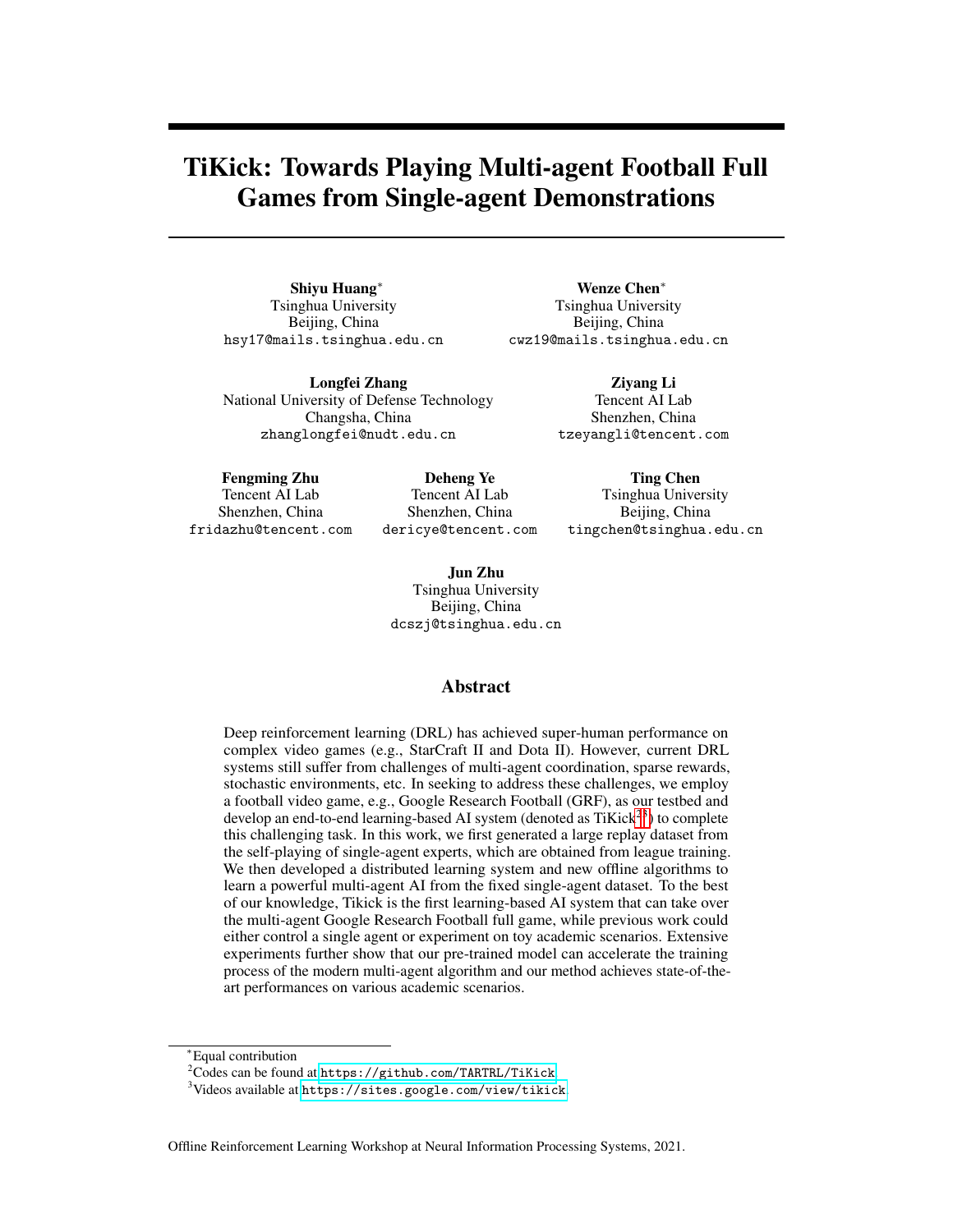## 1 Introduction

Deep reinforcement learning (DRL) has shown great success in many video games, including the Atari games [\(Mnih et al., 2013\)](#page-7-0), StarCraft II [\(Vinyals et al., 2019\)](#page-8-0), Dota II [\(Berner et al., 2019\)](#page-6-0), etc. However, current DRL systems still suffer from challenges of multi-agent coordination [\(Rashid et](#page-7-1) [al., 2018;](#page-7-1) [Mahajan et al., 2019;](#page-7-2) [Yu et al., 2021\)](#page-8-1), sparse rewards [\(Taiga et al., 2019;](#page-8-2) [Zhang et al.,](#page-8-3) [2020\)](#page-8-3), stochastic environments [\(Kurach et al., 2019;](#page-7-3) [Team et al., 2021\)](#page-8-4), etc. In seeking to address these challenges, we employ a football video game, e.g., Google Research Football (GRF) [\(Kurach](#page-7-3) [et al., 2019\)](#page-7-3), as our testbed. Even much work has been done recently [\(Kurach et al., 2019;](#page-7-3) [Li et al.,](#page-7-4) [2021;](#page-7-4) [Liu et al., 2021b\)](#page-7-5), there remain many problems in building agents for the GRF: (1) Multiple Players: In the GRF, there are both cooperative and competitive players. For cooperative players, the joint action space is very huge, thus it is hard to build a single agent to control all the players. Moreover, competitive players mean that the opponents are not fixed, thus the agents should be adapted to various opponents. (2) **Sparse Rewards**: The goal of the football game is to maximize the goal score, which can only be obtained after a long time of the perfect decision process. And it is almost impossible to receive a positive reward when starting from random agents. (3) Stochastic Environments: The GRF introduces stochasticity into the environment, which means the outcome after taking certain actions is not deterministic. This can improve the robustness of the trained agents but also increase the training difficulties. To address the aforementioned issues, we develop an end-to-end learning-based AI system (denoted as TiKick) to complete this challenging task. In this work, we first generated a large replay dataset from the self-playing of single-agent experts, which are obtained from league training. We then developed a distributed learning system and new offline algorithms to learn a powerful multi-agent AI from the fixed single-agent dataset. To the best of our knowledge, Tikick is the first learning-based AI system that can take over the multi-agent Google Research Football full game, while previous work could either control a single agent or experiment on toy academic scenarios. Extensive experiments further show that our pre-trained model can accelerate the training process of the modern multi-agent algorithm and our method can achieve state-of-the-art performances on various academic scenarios.

# 2 Background

Many researchers have developed agents for other football games (e.g., *RoboCup Soccer Simulator* [\(Kitano et al., 1997\)](#page-7-6) and the *DeepMind MuJoCo Multi-Agent Soccer Environment* [\(Liu et al.,](#page-7-7) [2019,](#page-7-7) [2021a\)](#page-7-8)). Different from Google Research Football, these environments focus more on low-level control of a physics simulation of robots, while GRF focuses on high-level actions. In Google Research Football Competition 2020 [\(Google, 2020\)](#page-6-1), an RL-based agent, named WeKick [\(Ziyang Li,](#page-8-5) [2020\)](#page-8-5), took first place. WeKick utilized imitation learning, the multi-head value trick, and distributed league training to achieve the top performance on the GRF. However, it is a single-agent AI that can not be extended to multi-agent control. And [Liu et al.](#page-7-5) [\(2021b\)](#page-7-5) also proposed a new algorithm for the GRF with single-agent control. Instead, our work tries to build a powerful game AI for multi-agent control on the GRF. More recently, [Li et al.](#page-7-4) [\(2021\)](#page-7-4) proposed a value-based multi-agent algorithm (i.e., CDS) for GRF with mutual information maximization between agents. However, they only conducted experiments on toy academic scenarios. Compared with CDS, our AI system can achieve much better performances and lower sample complexity on these academic scenarios without the mutual information maximization process, and our method can even play the GRF full game.

# 3 Methodology

In this section, we will introduce the TiKick algorithm in detail, including our observation, model design, and our proposed offline reinforcement learning method.

## <span id="page-1-0"></span>3.1 Observation and Model Design

Design the observation is the first step for building a DRL model. The Google Research Football simulator originally provide three types of observations. The first type is the pixel-level representation, which consists of a  $1280 \times 720$  RGB image corresponding to the rendered screen. The first type is the *Super Mini Map* (SMM), which consists of four  $72 \times 96$  matrices encoding information about the current situation. The third type is the vector representation, which provides a compact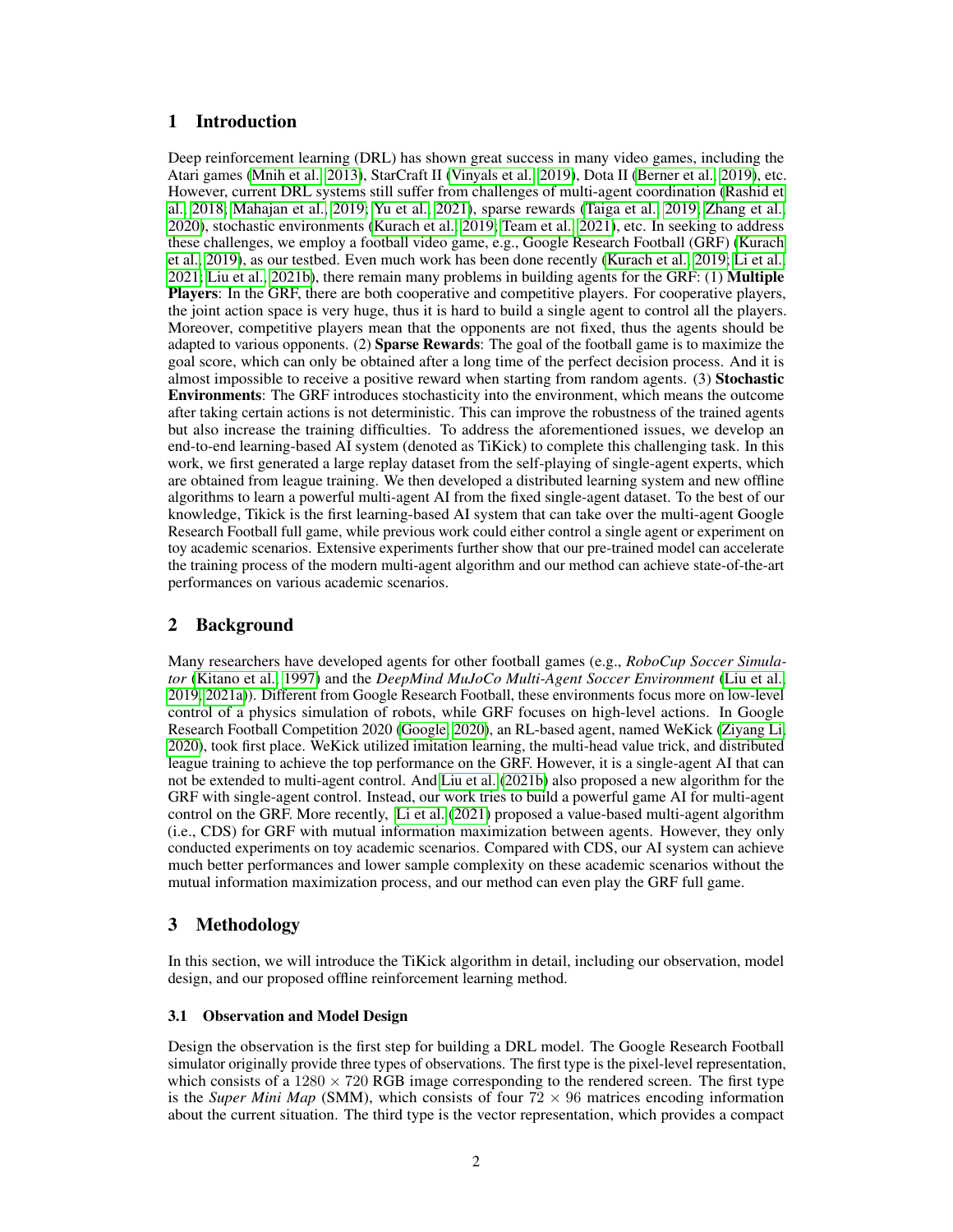encoding and consists of a 115-dimensional vector. The pixel-level and SMM representations need more burdensome deep models to extract hidden features, which results in lower training speed and higher memory consumption. Thus, we use the vector representation as the input of our deep model. Furthermore, we extend the standard 115-dimensional vector with auxiliary features, such as relative poses among teammates and opponents, offside flags to mark potential offside teammates, etc. Finally, we obtain a 268-dimensional vector as the input. More details about the observation can be found in the Appendix.

To extract hidden features from the raw input, we build a deep model with four fully connected layers and GRU cells [\(Cho et al., 2014\)](#page-6-2). All the hidden layers are followed by a ReLU, except for the last output layer and all the hidden sizes are set to 256. The learning rate is set to  $1e - 4$  and is fixed during the training. Network parameters are initialized with the orthogonal matrix [\(Saxe, McClelland,](#page-7-9) [and Ganguli, 2013\)](#page-7-9) and Adam optimizer [\(Kingma and Ba, 2014\)](#page-7-10) is used for the parameter update. More details about the network structure and hyper-parameters can be found in the Appendix.

#### 3.2 Offline RL Training with Single-agent Dataset

In this part, we will introduce how we collect the single-agent dataset and how to utilize this dataset to learn multi-agent control models.

#### 3.2.1 Single-agent Dataset Collection

To collect an expert single-agent dataset, we first obtain a single-agent AI, denoted as WeKick, from self-play league training. WeKick took first place at the Google Research Football Competition 2020 [\(Google, 2020\)](#page-6-1) and it is the most powerful football AI in the world until now. We let WeKick play with itself and store all the battle data, including raw observations, actions, and rewards. During the self-playing, only the designated player at one side can be controlled by the WeKick, and the designated player is not fixed and is changed automatically according to the build-in strategy. The game will last for 3, 000 steps for each round (or episode). At last, we collected 21, 947 episodes from the self-play. This dataset will then be used for training our multi-agent offline RL model and other offline RL baselines.

#### <span id="page-2-0"></span>3.2.2 Multi-agent Offline RL Training

The dataset is collected from single-agent control, so it is easy to train a single-agent model with behavior cloning. However, such trained models can not be applied to multi-agent control and many problems will be raised. For example, we find that if we control all the ten players on the court with the same trained model, all the players will be huddled together because all the players tend to get the ball. In single-agent playing, we only need to control the player who is closest to the ball most time. And the designated player is dynamically changed which means the observation inputs for the model are switched between different players. However, for the multi-agent control, we need to control the player who is far from the ball and the observation inputs for each control model are always from a specific player. To handle the differentiation between single-agent and multi-agent playing, we carefully designed the observations, actions, and our learning algorithm.

As for the observations, we construct a 268-dimensional vector (as described in Section [3.1\)](#page-1-0) from the raw observation for each player. As for the actions, we extend the original 19 discrete actions to 20 discrete actions by adding an extra build-in action. All the non-designated players will be assigned the build-in action. When the player takes the build-in action, the player will behave like a build-in agent. Currently, such build-in agents are obtained from a rule-based tactic, and we will try to convert it to a learning-based controller in future work. To be clear, the build-in action is only used for the full game and dropped for all the academic scenarios.

The most direct way to build a multi-agent AI is to train behavior-cloning models with the preprocessed data. The observations-state pair is represented as  $\{(o_{1:t}^i, u_t^i)\}_{i=1}^n$ , where  $o_{1:t}^i$  is the observation history of agent i,  $u_t^i$  is the action of agent i at time-step t and n is the agent number  $(n = 10$  in the GRF full game). Our goal is to train a parametric neural network policy  $\pi_{\theta}(u^{i}|o_{1:t}^{i})$  to mimic the strategy implied in the data, where  $\theta$  is the parameter of the policy network and all the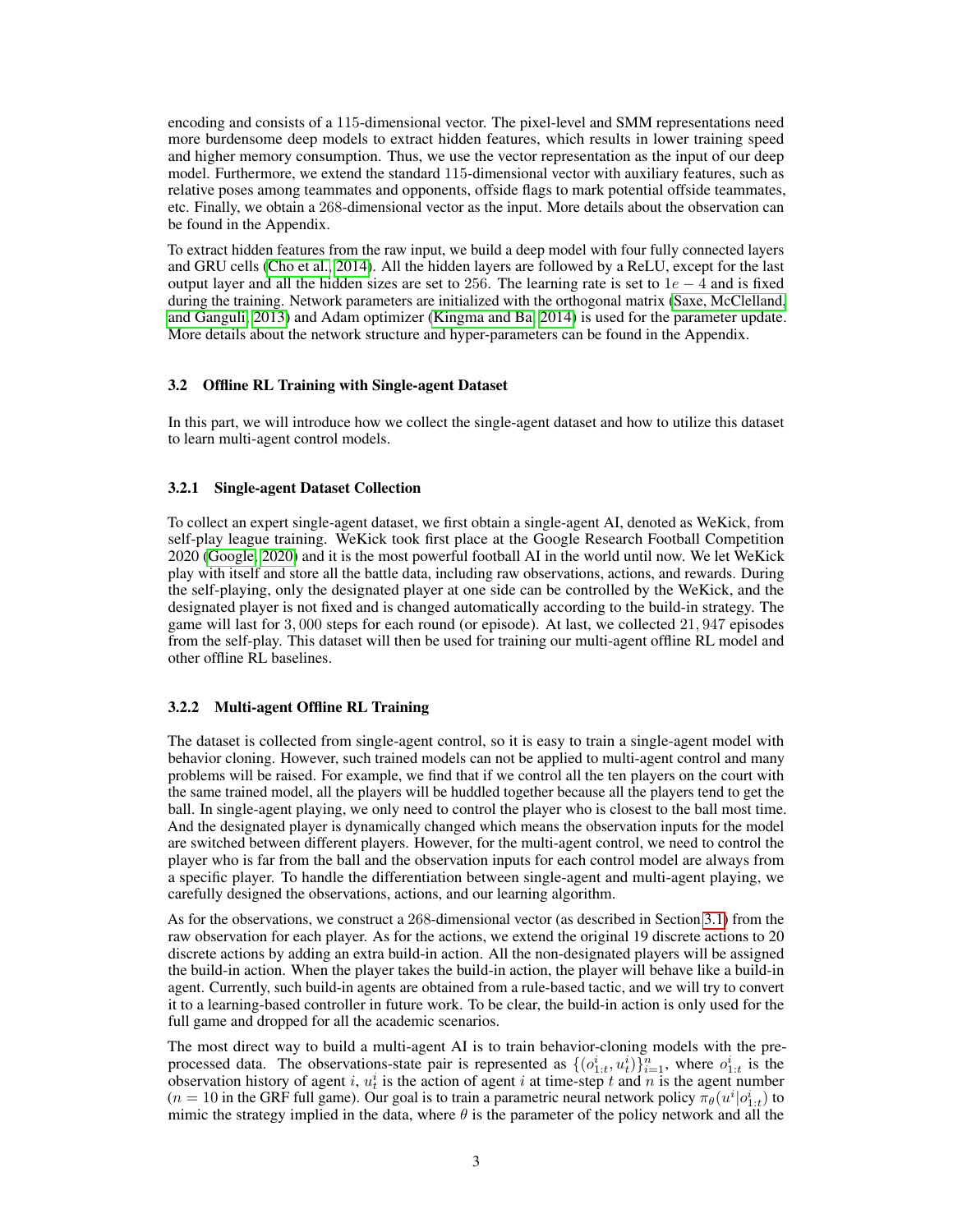agents share the same parameter. The policy will be updated via behavior cloning with log loss:

<span id="page-3-0"></span>
$$
\mathcal{L}_{bc} = \mathbb{E}_{\tau \sim \mathcal{D}} \left[ \frac{1}{T} \sum_{t=1}^{T} -\frac{1}{n} \sum_{i=1}^{n} \log \pi_{\theta}(u_t^i | o_{1:t}^i) \right],
$$
\n(1)

where  $\tau = \{o_t^i, u_t^i, r_t\}_{t=1:T}^{i=1:n}$  is the joint trajectory sampled from the dataset D.In the experiment, we find the agent directly trained with behavior cloning tends to only choose the build-in action. This is because there is a serious class imbalance problem in the dataset, i.e., the number of build-in actions is much larger than other actions. To relieve the class imbalance problem, we introduce a weighting factor into the log loss. Similar to focal loss [\(Lin et al., 2017\)](#page-7-11), we use an  $\alpha$ -balanced variant of the log loss:

<span id="page-3-1"></span>
$$
\mathcal{L}_{\alpha-\text{balance}} = \mathbb{E}_{\tau \sim \mathcal{D}} \left[ \frac{1}{T} \sum_{t=1}^{T} -\frac{1}{n} \sum_{i=1}^{n} \alpha(u^{i}) \log \pi_{\theta}(u_{t}^{i} | o_{1:t}^{i}) \right],
$$
\n(2)

where  $\alpha(u^i)$  is the weighting factor function, which is conditioned on the action label  $u^i$ . Besides, there is a designated player among the ten players who should not use the build-in action, so we add the extra loss to minimize the log probability of the build-in action of the designated player:

<span id="page-3-2"></span>
$$
\mathcal{L}_{\text{min\_build\_in}} = \mathbb{E}_{\tau \sim \mathcal{D}} \left[ \frac{1}{T} \sum_{t=1}^{T} \sum_{i=1}^{n} -I(i, t) \log \left( 1 - \pi_{\theta}(u_{\text{build\_in}}^{i} | o_{1:t}^{i}) \right) \right],
$$
\n(3)

where  $u_{\text{build\_in}}^i$  is represented for the build-in action and  $I(i, t)$  is an indicator function, which is defined as:

$$
I(i,t) = \begin{cases} 0 & \text{if agent } i \text{ is a non-designed player at time step } t \\ 1 & \text{if agent } i \text{ is a designated player at time step } t. \end{cases}
$$
(4)

Using past good experiences as the supervision has shown great success in many control tasks [\(Oh](#page-7-12) [et al., 2018;](#page-7-12) [Vinyals et al., 2019;](#page-8-0) [Zha et al., 2021\)](#page-8-6). Similar to the ranking buffer trick as proposed by [Zha et al.](#page-8-6) [\(2021\)](#page-8-6), we weight each trajectory in the dataset via their cumulative rewards. And trajectories with higher cumulative rewards receive higher weight and contribute more in the training loss:

<span id="page-3-3"></span>
$$
\mathcal{L}_{\text{buffer\_ranking}} = \mathbb{E}_{\tau \sim \mathcal{D}} \left[ \rho(\tau) \frac{1}{T} \sum_{t=1}^{T} -\frac{1}{n} \sum_{i=1}^{n} \alpha(u^{i}) \log \pi_{\theta}(u_{t}^{i} | o_{1:t}^{i}) \right].
$$
\n(5)

where  $\rho(\tau)$  is the trajectory weighting factor. And the practical setting of the trajectory weighting factor can be found in the Appendix.

To drive a policy improvement, we further adopt the Advantage-Weighted Regression (AWR) [\(Peng](#page-7-13) [et al., 2019\)](#page-7-13). We first train a centralized value network  $V^{\mathcal{D}}_{\phi}(s_{1:t})$  using the rewards from the dataset. And then compute the advantage with cumulative rewards (or reward return)  $\mathcal{R}^{\mathcal{D}}$ :

$$
A(\mathbf{u}_t, s_{1:t}) = \mathcal{R}^{\mathcal{D}} - V^{\mathcal{D}}_{\phi}(s_{1:t}).
$$
\n
$$
\tag{6}
$$

Then the advantage weight is defined as:

$$
w(\mathbf{u}_t, s_{1:t}) = \text{clip}\left(\exp\left(\frac{1}{\beta}A(\mathbf{u}_t, s_{1:t})\right), w_{\min}, w_{\max}\right),\tag{7}
$$

where  $\beta > 0$  is a fixed temperature parameter and clip( $\cdot$ ) and we utilize the clipping function to limit the weight to the range of  $w_{\text{min}}$  to  $w_{\text{max}}$ . The clipping function is helpful to relieve gradient explosion and gradient vanishing problems. The advantage weight will be applied to the training loss:

$$
\mathcal{L}_{\text{adv}} = \mathbb{E}_{\tau \sim \mathcal{D}} \left[ \rho(\tau) \frac{1}{T} \sum_{t=1}^{T} -\frac{w(\mathbf{u}_t, s_{1:t})}{n} \sum_{i=1}^{n} \alpha(u^i) \log \pi_{\theta}(u_t^i | o_{1:t}^i) \right],\tag{8}
$$

In conclusion, the final training loss of our offline algorithm is the combination of the advantageweighted loss and build-in action minimize loss:

<span id="page-3-4"></span>
$$
\mathcal{L}_{\text{total}} = \mathcal{L}_{\text{adv}} + \eta \mathcal{L}_{\text{min\_build\_in}},\tag{9}
$$

where  $\eta$  is a loss balancing coefficient (i.e., a fixed hyper-parameter) and the loss is optimized with the Adam optimizer.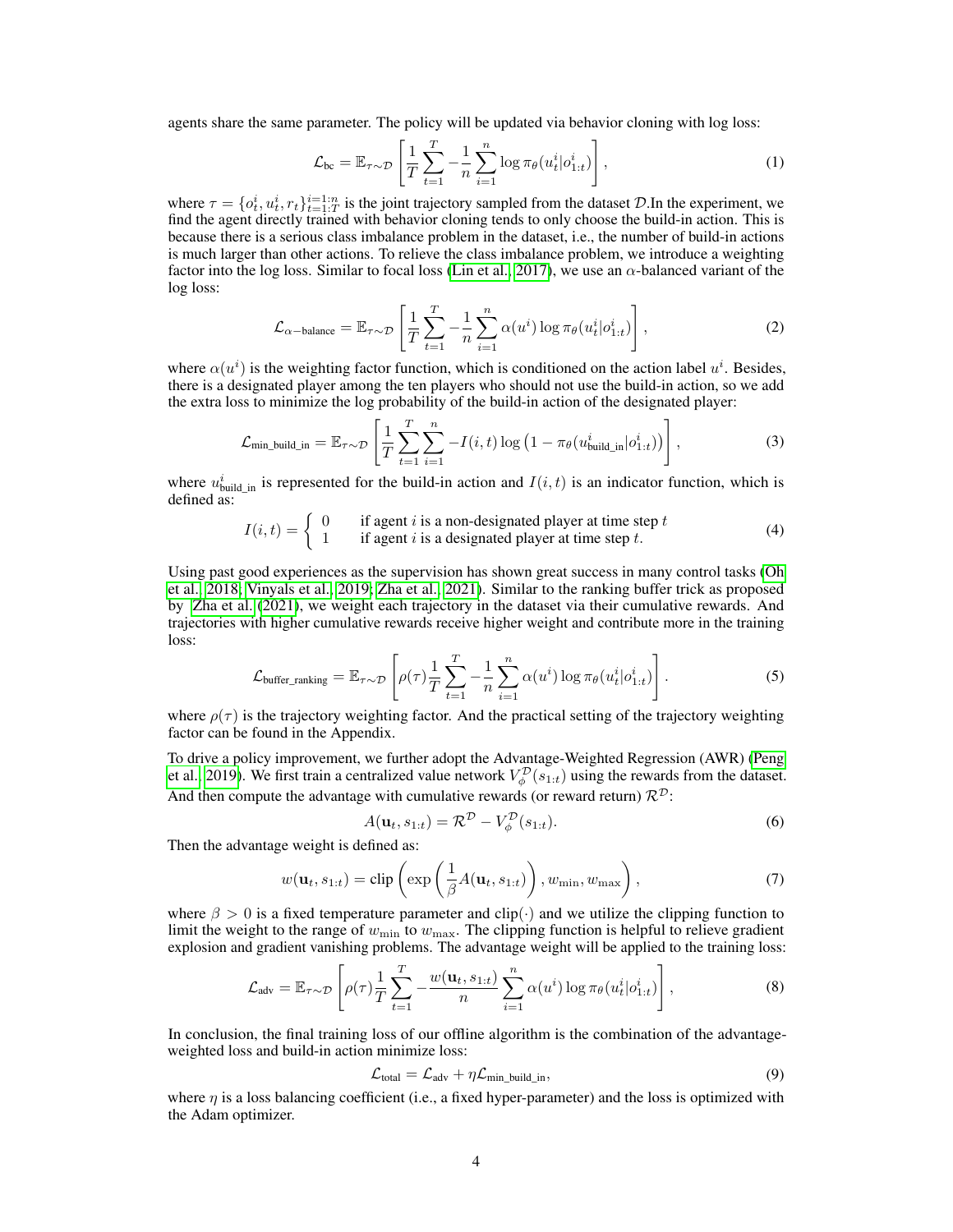<span id="page-4-0"></span>

|                     | <b>COL</b>      | <b>MABC</b>      | $+\alpha$        | +MinBuild-in     | $+BR$            | $+AW$            |
|---------------------|-----------------|------------------|------------------|------------------|------------------|------------------|
| Win Rate            |                 | 0.834            | 0.890            | 0.926            | 0.930            | 0.944            |
| Draw Rate           | 0.258           | 0.112            | 0.088            | 0.064            | 0.058            | 0.036            |
| <b>Failure Rate</b> | 0.742           | 0.054            | 0.022            | 0.010            | 0.012            | 0.02             |
| Goal Diff           | $-1.496$        | 2.140            | 2.732            | 3.056            | 2.816            | 3.096            |
| TrueSkill           | $6.33 \pm 3.16$ | $19.33 \pm 3.21$ | $20.88 \pm 3.20$ | $22.18 \pm 3.23$ | $22.39 \pm 3.23$ | $22.84 \pm 3.25$ |

Table 1: Evaluation results of different algorithms on the multi-agent GRF full game. Results show that our final algorithm (+AW) achieves the best performance with the highest rate of winning and the highest goal difference. The results of the TrueSkill evaluation are shown in the last row and mean scores with the standard deviation are reported. Our final TiKick model achieves the highest TrueSkill score.

## 4 Experiments

In this section, we will evaluate our algorithm on the GRF full game and also show how the pre-trained model can accelerate multi-agent reinforcement learning in academic scenarios.

#### 4.1 Multi-Agent Google Research Football Full Game Evaluation

In the multi-agent GRF full game, we need to control all the players except the goalkeeper. To the best of our knowledge, Tikick is the first learning-based AI system that can take over the multi-agent GRF full game, while previous work could either control a single agent or experiment on toy academic scenarios. To evaluate our proposed offline reinforcement learning algorithm, we construct a series of incremental baselines from the vanilla multi-agent behavior cloning (MABC) algorithm.

#### Baselines:

CQL: CQL [\(Kumar et al., 2020\)](#page-7-14) is an offline reinforcement learning algorithm that tries to learn conservative Q-values via adding penalties on the Q-functions.

MABC: The multi-agent behavior cloning algorithm has been described in Section [3.2.2](#page-2-0) and uses a naive supervised loss as shown in Equation [1.](#page-3-0)

+  $\alpha$ -Balance (abbreviated as + $\alpha$ ): Add an  $\alpha$ -balance weight to the MABC baseline to relieve the class imbalance problem as shown in Equation [2.](#page-3-1)

+ Min Build-in (abbreviated as +MinBuild-in): Add a build-in action minimization loss to the previous baseline to force the designated player to choose the non-build-in action as shown in Equation [3.](#page-3-2)

+ Buffer Ranking (abbreviated as +BR): Add the buffer ranking trick to take advantage of past good experiences as shown in Equation [5.](#page-3-3)

+ Advantage Weight (abbreviated as +AW): Add an advantage-weighted loss to the previous baseline and obtain the final loss as shown in Equation [9.](#page-3-4) And this method has been served as the final TiKick model.

All the baselines share the same set of hyper-parameters and the same neural network backbone. Table [1](#page-4-0) shows the evaluation results of different algorithms on the multi-agent GRF full game. We report the rate of winning, draw, and failure, and also the goal differences after combating with the build-in AI for 500 rounds (with 3, 000 steps per round). Results show that CQL fails to defeat the build-in AI with a zero winning rate and our final algorithm (i.e.,  $+$  Advantage Weight) achieves the best performance with the highest rate of winning and the highest goal difference. Figure [1\(](#page-5-0)a) shows the curves of the changes in the rate of winning, draw, and failure of different algorithms, and the curves of the changes on the goal differences of different algorithms. To further evaluate the performance of different algorithms, we rank all the algorithms with the TrueSkill rating system [\(Herbrich, Minka, and Graepel, 2006\)](#page-7-15), and the results are shown in the last row of Table [1](#page-4-0) and Figure [1\(](#page-5-0)b). And our final TiKick model achieves the highest TrueSkill score.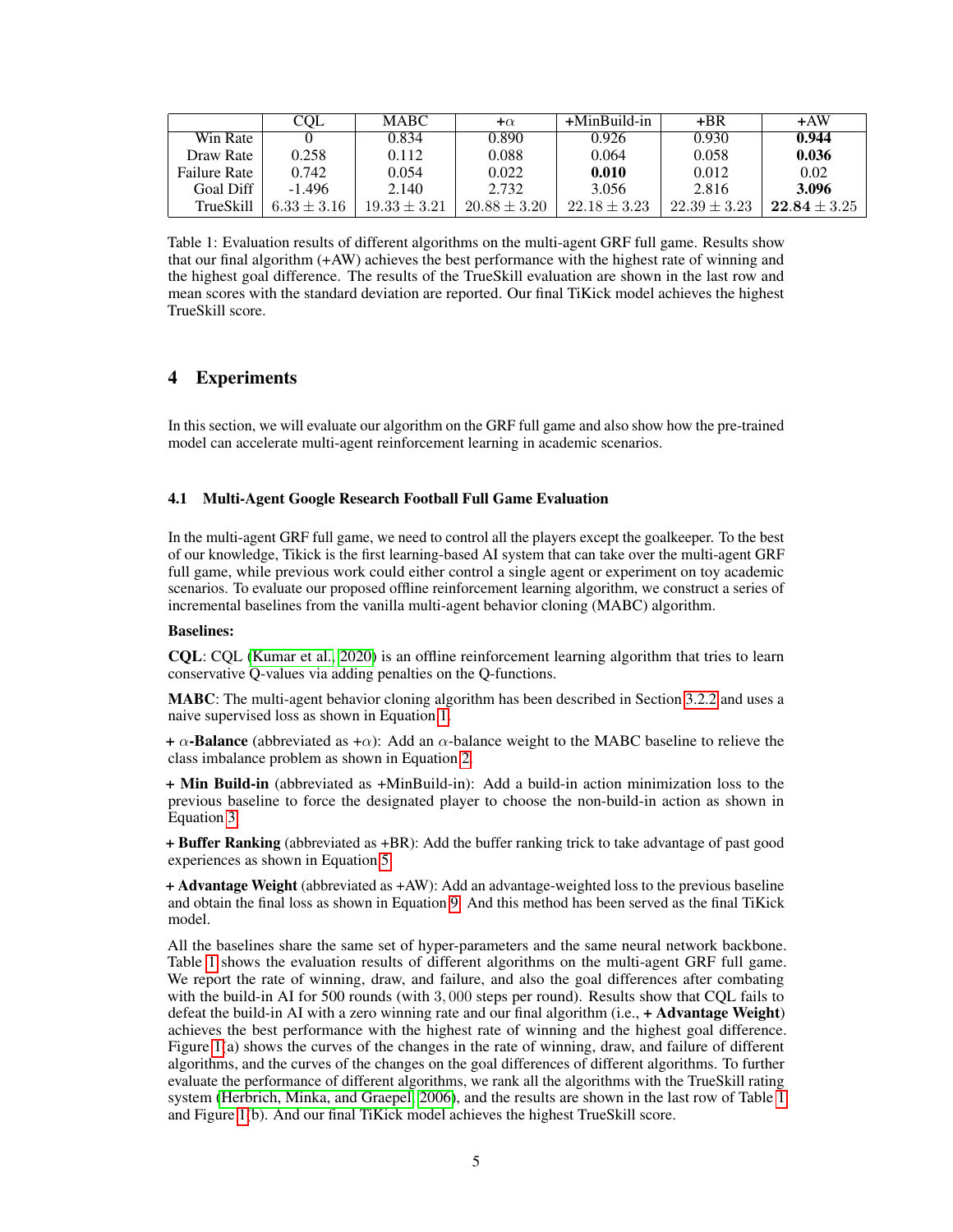<span id="page-5-0"></span>

Figure 1: (a) The curves of the changes on the rate of winning, draw, and failure, and the goal differences of different algorithms. And the curve of the changes on the goal differences of different algorithms. Our final algorithm (+AW) achieves the best performance with the highest rate of winning and the highest goal difference. (b) TrueSkill evaluation for different algorithms. And our final TiKick model achieves the highest TrueSkill score.

<span id="page-5-1"></span>

Figure 2: Comparison of our method against baseline algorithms on GRF academic scenarios. Results show that our method, denoted as TiKick, achieves the best performance and the lowest sample complexity on all the scenarios.

#### 4.2 Accelerate Multi-agent Reinforcement Learning Training

Preivous work [\(Silver et al., 2016;](#page-8-7) [Vinyals et al., 2019;](#page-8-0) [Ye et al., 2020\)](#page-8-8) shows that pre-trained supervised models help a lot for the follow-up deep reinforcement learning training. In this section, we will examine whether our pre-trained offline RL models can accelerate the multi-agent reinforcement learning training process. Thus, we consider five GRF academic scenarios originally proposed in [Kurach et al.](#page-7-3) [\(2019\)](#page-7-3), including:

- Run\_to\_Score\_with\_Keeper
- Run\_Pass\_and\_Shoot\_with\_Keeper
- Corner
- 3\_vs\_1\_with\_Keeper
- Hard\_Counter-attack

In this experiment, we use QMIX [\(Rashid et al., 2018\)](#page-7-1), MADDPG [\(Lowe et al., 2017\)](#page-7-16), CDS [\(Li et](#page-7-4) [al., 2021\)](#page-7-4) and MAPPO [\(Yu et al., 2021\)](#page-8-1) as the baselines.

#### Baselines:

QMIX: A value-based method that learns a monotonic approximation for the joint action-value function. QMIX factors the joint-action into a monotonic nonlinear combination of individual utilities of each agent. A mixer network with nonnegative weights is responsible for combining the agent's utilities.

MADDPG: A policy-based multi-agent algorithm, which adapts the single-agent DDPG algorithm to the multi-agent setting.

CDS: A value-based multi-agent algorithm with mutual information maximization between agents' identities and their trajectories. To be clear, CDS only combats with three enemies in the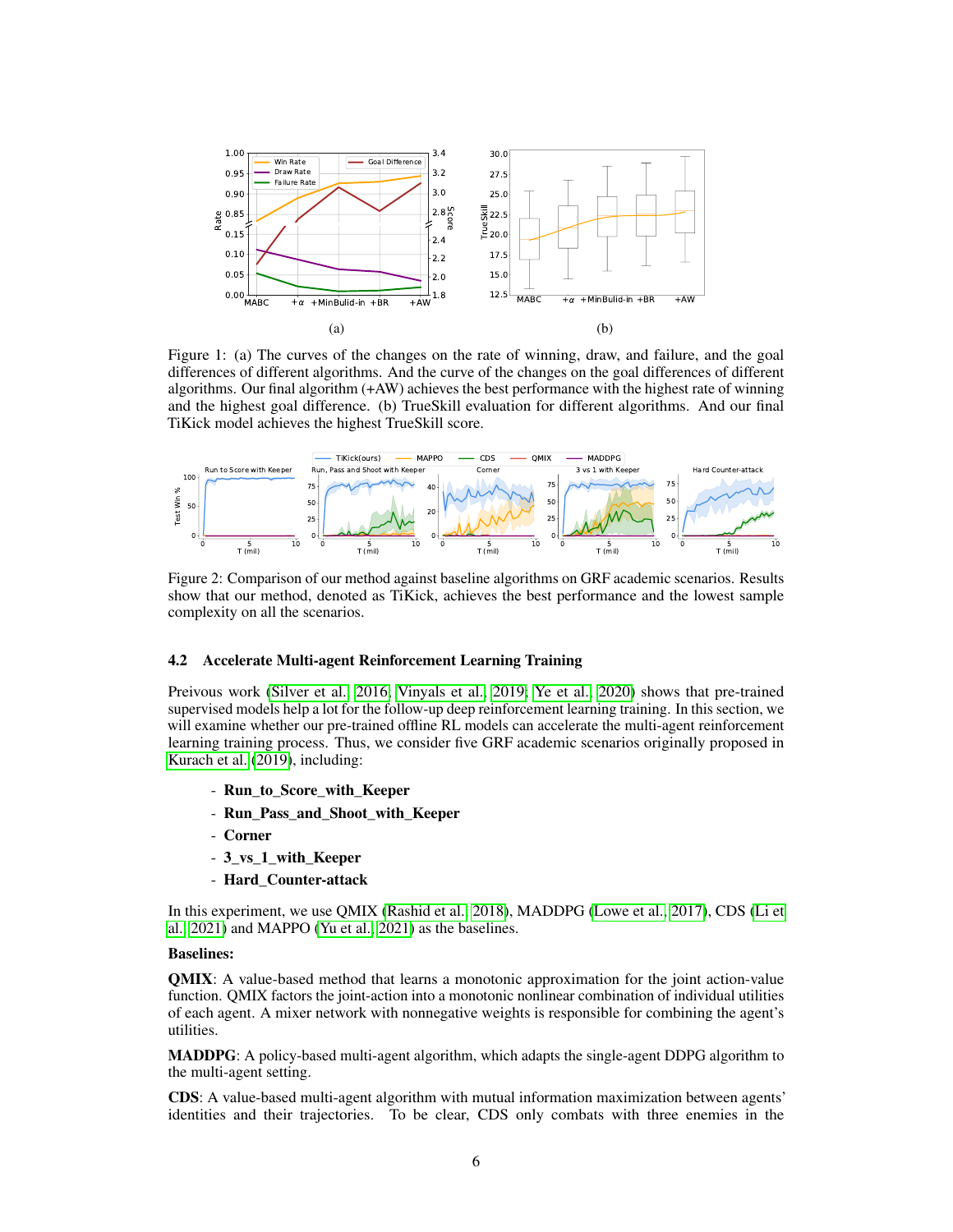<span id="page-6-3"></span>

Figure 3: The average goal difference on all the academic scenarios for MAPPO (left) and TiKick (right). Results show that our method achieves the highest scores on all the scenarios and our method can reach the highest scores within just 1M steps on four of five scenarios.

Hard Counter-attack scenario, while our method can combat with eleven enemies, which is much harder than the four-enemy version.

MAPPO: A policy-based method that uses a centralized value function without individual utilities. MAPPO adapts the single-agent PPO algorithm to the multi-agent setting. Many useful tricks are used to stabilize the training, including Generalized Advantage Estimation (GAE) [\(Schulman et al.,](#page-7-17) [2015\)](#page-7-17), PopArt [\(Hessel et al., 2019\)](#page-7-18), observation normalization, value clipping, layer normalization, and ReLU activation with orthogonal initialization.

Our method is built on the MAPPO algorithm and we load weights from our pre-trained TiKick offline RL model. Because there is a minor difference between the GRF full game and academic scenarios (i.e., academic scenarios have no build-in action), we do not load the weights of the last layer in the pre-trained model. In the experiment, we measure the winning rates and goal differences against the build-in AI over 5 seeds for all the algorithms and each evaluation data point is obtained from 64 test rounds.

We show the training performance comparison against baselines in Figure [2.](#page-5-1) Results show that our method, denoted as TiKick, achieves the best performance and the lowest sample complexity on all the scenarios. Figure [3](#page-6-3) shows the average goal difference on all the academic scenarios for MAPPO and TiKick. Results show that our method achieves the highest scores on all the scenarios and our method can reach the highest score within just 1M steps on four of five scenarios. All the experiments show that the pre-trained offline RL model can accelerate the multi-agent RL training process.

## 5 Conclusion

In this paper, we have proposed a new multi-agent offline reinforcement learning method for the Google Research Football full game. Our proposed learning framework, denoted as TiKick, is implemented practically by using deep recurrent neural networks and carefully designed training losses. Experimental results show that our final algorithm achieves the best performance on the GRF full game. Furthermore, experiments on the GRF academic scenarios show that our pre-trained model can accelerate the multi-agent RL training process with better performance and lower sample complexity. In the future, we will try to apply our pre-trained model to the multi-agent league training to further improve the performance and robustness.

## References

- <span id="page-6-0"></span>Berner, C.; Brockman, G.; Chan, B.; Cheung, V.; Debiak, P.; Dennison, C.; Farhi, D.; Fischer, Q.; Hashme, S.; Hesse, C.; et al. 2019. Dota 2 with large scale deep reinforcement learning. *arXiv preprint arXiv:1912.06680*.
- <span id="page-6-2"></span>Cho, K.; Van Merriënboer, B.; Gulcehre, C.; Bahdanau, D.; Bougares, F.; Schwenk, H.; and Bengio, Y. 2014. Learning phrase representations using rnn encoder-decoder for statistical machine translation. *arXiv preprint arXiv:1406.1078*.
- <span id="page-6-1"></span>Google. 2020. Google research football competition 2020. [https://www.kaggle.com/c/](https://www.kaggle.com/c/google-football) [google-football](https://www.kaggle.com/c/google-football).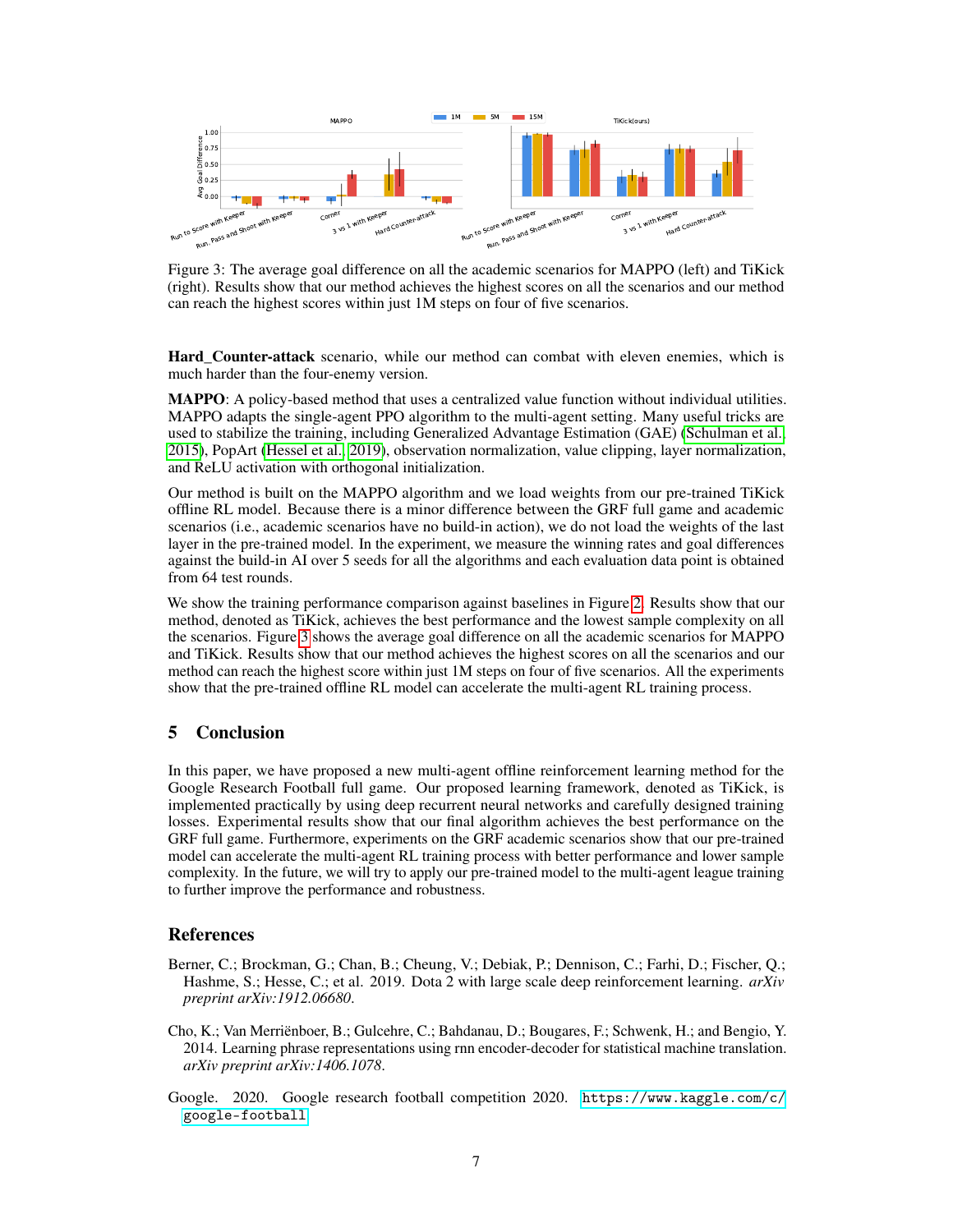- <span id="page-7-15"></span>Herbrich, R.; Minka, T.; and Graepel, T. 2006. Trueskill™: A bayesian skill rating system. In *Proceedings of the 19th international conference on neural information processing systems*, 569– 576.
- <span id="page-7-18"></span>Hessel, M.; Soyer, H.; Espeholt, L.; Czarnecki, W.; Schmitt, S.; and van Hasselt, H. 2019. Multi-task deep reinforcement learning with popart. In *Proceedings of the AAAI Conference on Artificial Intelligence*, volume 33, 3796–3803.
- <span id="page-7-10"></span>Kingma, D. P., and Ba, J. 2014. Adam: A method for stochastic optimization. *arXiv preprint arXiv:1412.6980*.
- <span id="page-7-6"></span>Kitano, H.; Asada, M.; Kuniyoshi, Y.; Noda, I.; and Osawa, E. 1997. Robocup: The robot world cup initiative. In *Proceedings of the first international conference on Autonomous agents*, 340–347.
- <span id="page-7-14"></span>Kumar, A.; Zhou, A.; Tucker, G.; and Levine, S. 2020. Conservative q-learning for offline reinforcement learning. *arXiv preprint arXiv:2006.04779*.
- <span id="page-7-3"></span>Kurach, K.; Raichuk, A.; Stanczyk, P.; Zajkac, M.; Bachem, O.; Espeholt, L.; Riquelme, C.; Vincent, D.; Michalski, M.; Bousquet, O.; et al. 2019. Google research football: A novel reinforcement learning environment. *arXiv preprint arXiv:1907.11180*.
- <span id="page-7-4"></span>Li, C.; Wu, C.; Wang, T.; Yang, J.; Zhao, Q.; and Zhang, C. 2021. Celebrating diversity in shared multi-agent reinforcement learning. *arXiv preprint arXiv:2106.02195*.
- <span id="page-7-11"></span>Lin, T.-Y.; Goyal, P.; Girshick, R.; He, K.; and Dollár, P. 2017. Focal loss for dense object detection. In *Proceedings of the IEEE international conference on computer vision*, 2980–2988.
- <span id="page-7-7"></span>Liu, S.; Lever, G.; Merel, J.; Tunyasuvunakool, S.; Heess, N.; and Graepel, T. 2019. Emergent coordination through competition. *arXiv preprint arXiv:1902.07151*.
- <span id="page-7-8"></span>Liu, S.; Lever, G.; Wang, Z.; Merel, J.; Eslami, S.; Hennes, D.; Czarnecki, W. M.; Tassa, Y.; Omidshafiei, S.; Abdolmaleki, A.; et al. 2021a. From motor control to team play in simulated humanoid football. *arXiv preprint arXiv:2105.12196*.
- <span id="page-7-5"></span>Liu, X.; Jia, H.; Wen, Y.; Yang, Y.; Hu, Y.; Chen, Y.; Fan, C.; and Hu, Z. 2021b. Unifying behavioral and response diversity for open-ended learning in zero-sum games. *arXiv preprint arXiv:2106.04958*.
- <span id="page-7-16"></span>Lowe, R.; Wu, Y.; Tamar, A.; Harb, J.; Abbeel, P.; and Mordatch, I. 2017. Multi-agent actor-critic for mixed cooperative-competitive environments. *arXiv preprint arXiv:1706.02275*.
- <span id="page-7-2"></span>Mahajan, A.; Rashid, T.; Samvelyan, M.; and Whiteson, S. 2019. Maven: Multi-agent variational exploration. *arXiv preprint arXiv:1910.07483*.
- <span id="page-7-0"></span>Mnih, V.; Kavukcuoglu, K.; Silver, D.; Graves, A.; Antonoglou, I.; Wierstra, D.; and Riedmiller, M. 2013. Playing atari with deep reinforcement learning. *arXiv preprint arXiv:1312.5602*.
- <span id="page-7-12"></span>Oh, J.; Guo, Y.; Singh, S.; and Lee, H. 2018. Self-imitation learning. In *International Conference on Machine Learning*, 3878–3887. PMLR.
- <span id="page-7-13"></span>Peng, X. B.; Kumar, A.; Zhang, G.; and Levine, S. 2019. Advantage-weighted regression: Simple and scalable off-policy reinforcement learning. *arXiv preprint arXiv:1910.00177*.
- <span id="page-7-1"></span>Rashid, T.; Samvelyan, M.; Schroeder, C.; Farquhar, G.; Foerster, J.; and Whiteson, S. 2018. Qmix: Monotonic value function factorisation for deep multi-agent reinforcement learning. In *International Conference on Machine Learning*, 4295–4304. PMLR.
- <span id="page-7-9"></span>Saxe, A. M.; McClelland, J. L.; and Ganguli, S. 2013. Exact solutions to the nonlinear dynamics of learning in deep linear neural networks. *arXiv preprint arXiv:1312.6120*.
- <span id="page-7-17"></span>Schulman, J.; Moritz, P.; Levine, S.; Jordan, M.; and Abbeel, P. 2015. High-dimensional continuous control using generalized advantage estimation. *arXiv preprint arXiv:1506.02438*.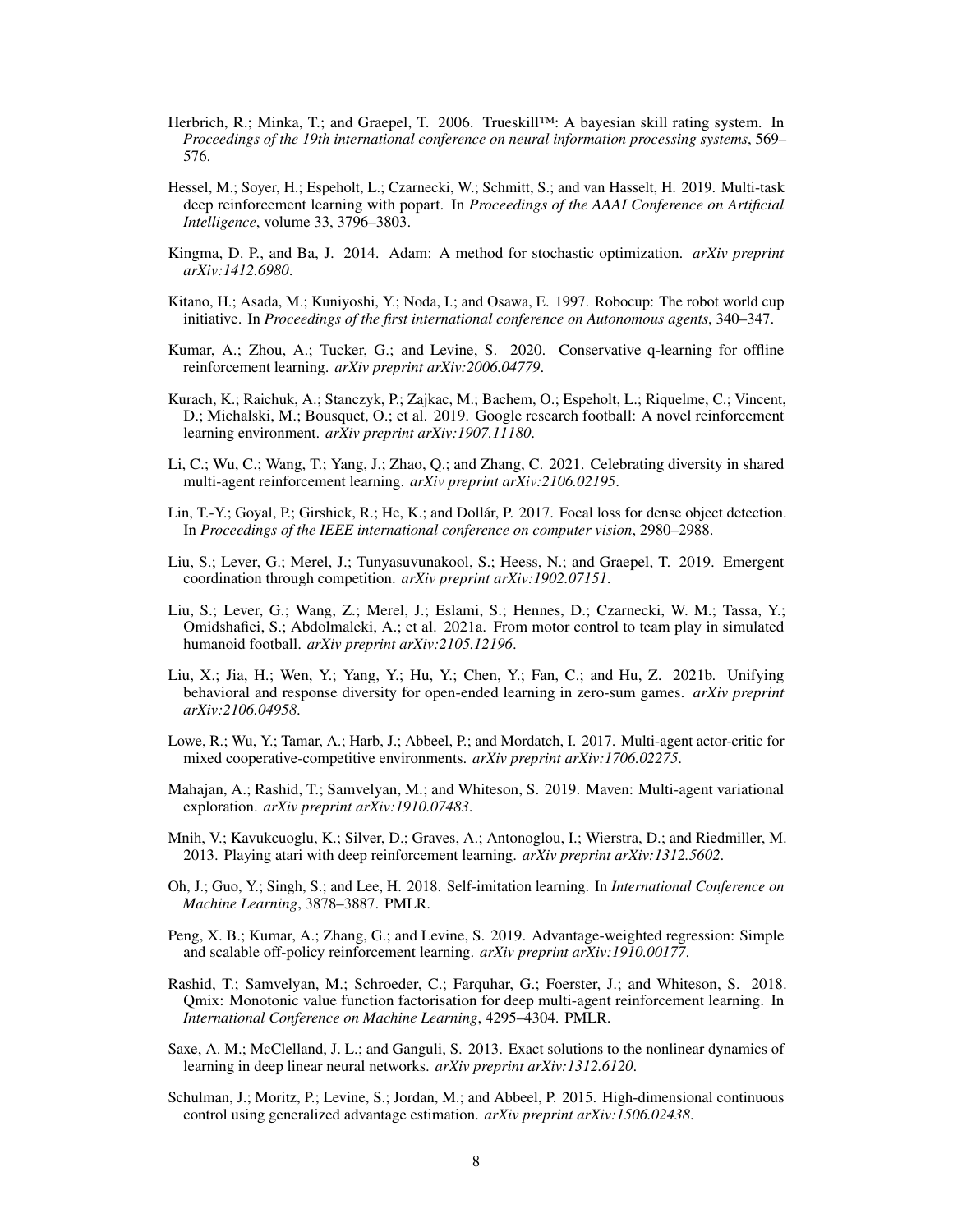- <span id="page-8-7"></span>Silver, D.; Huang, A.; Maddison, C. J.; Guez, A.; Sifre, L.; Van Den Driessche, G.; Schrittwieser, J.; Antonoglou, I.; Panneershelvam, V.; Lanctot, M.; et al. 2016. Mastering the game of go with deep neural networks and tree search. *Nature* 529(7587):484–489.
- <span id="page-8-2"></span>Taiga, A. A.; Fedus, W.; Machado, M. C.; Courville, A.; and Bellemare, M. G. 2019. On bonus based exploration methods in the arcade learning environment. In *International Conference on Learning Representations*.
- <span id="page-8-4"></span>Team, E. L.; Stooke, A.; Mahajan, A.; Barros, C.; Deck, C.; Bauer, J.; Sygnowski, J.; Trebacz, M.; Jaderberg, M.; Mathieu, M.; et al. 2021. Open-ended learning leads to generally capable agents. *arXiv preprint arXiv:2107.12808*.
- <span id="page-8-0"></span>Vinyals, O.; Babuschkin, I.; Czarnecki, W. M.; Mathieu, M.; Dudzik, A.; Chung, J.; Choi, D. H.; Powell, R.; Ewalds, T.; Georgiev, P.; et al. 2019. Grandmaster level in starcraft ii using multi-agent reinforcement learning. *Nature* 575(7782):350–354.
- <span id="page-8-8"></span>Ye, D.; Chen, G.; Zhao, P.; Qiu, F.; Yuan, B.; Zhang, W.; Chen, S.; Sun, M.; Li, X.; Li, S.; et al. 2020. Supervised learning achieves human-level performance in moba games: A case study of honor of kings. *IEEE Transactions on Neural Networks and Learning Systems*.
- <span id="page-8-1"></span>Yu, C.; Velu, A.; Vinitsky, E.; Wang, Y.; Bayen, A.; and Wu, Y. 2021. The surprising effectiveness of mappo in cooperative, multi-agent games. *arXiv preprint arXiv:2103.01955*.
- <span id="page-8-6"></span>Zha, D.; Lai, K.-H.; Zhou, K.; and Hu, X. 2021. Simplifying deep reinforcement learning via self-supervision. *arXiv preprint arXiv:2106.05526*.
- <span id="page-8-3"></span>Zhang, T.; Xu, H.; Wang, X.; Wu, Y.; Keutzer, K.; Gonzalez, J. E.; and Tian, Y. 2020. Bebold: Exploration beyond the boundary of explored regions. *arXiv preprint arXiv:2012.08621*.
- <span id="page-8-5"></span>Ziyang Li, Kaiwen Zhu, F. Z. 2020. Wekick. [https://www.kaggle.com/c/google-football/](https://www.kaggle.com/c/google-football/discussion/202232) [discussion/202232](https://www.kaggle.com/c/google-football/discussion/202232).

## A Trajectory Weighting Factor Design

In this section, we will describe how we design the trajectory weighting factor. Given a joint trajectory  $\tau = \{o_t^i, u_t^i, r_t\}_{t=1:T}^{i=1:n}$  sampled from the dataset, we can calculate the cumulative reward as:

$$
\mathcal{R}(\tau) = \sum_{t=1}^{T} r_t.
$$
\n(10)

Then we define a simple trajectory weighting factor as:

$$
\rho(\tau) = \begin{cases} \rho_0 & \text{if } \mathcal{R}(\tau) < \mathcal{R}_{\text{threshold}} \\ \rho_1 & \text{if } \mathcal{R}(\tau) \ge \mathcal{R}_{\text{threshold}}, \end{cases}
$$
\n(11)

where  $\rho_0$ ,  $\rho_1$  and  $\mathcal{R}_{\text{threshold}}$  are hyper-parameters. In this paper, we set  $\rho_0 = 0$ ,  $\rho_1 = 1$  and  $\mathcal{R}_{\text{threshold}}=3.$ 

## B Hyper-parameters

In this section, we will describe the hyper-parameters in detail.